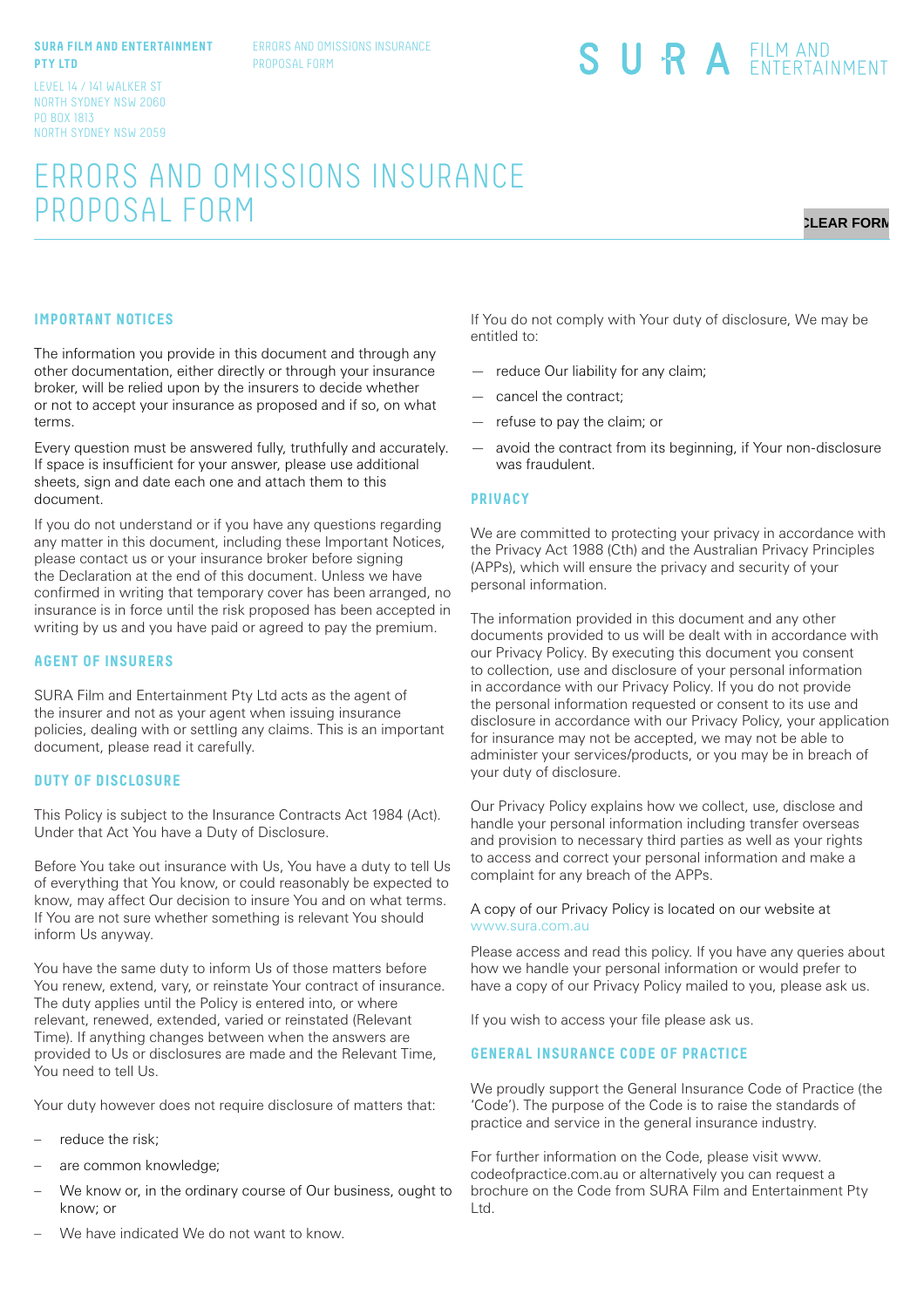# **ERRORS AND OMISSIONS INSURANCE PROPOSAL FORM**

| 1.          | Name of Proposer                                                                         |                                  |                  |                          |
|-------------|------------------------------------------------------------------------------------------|----------------------------------|------------------|--------------------------|
|             | 2. Address                                                                               |                                  |                  |                          |
| 3.          | Telephone No.                                                                            | Facsimile No.                    |                  |                          |
|             | <b>Email Address</b>                                                                     |                                  |                  |                          |
| 4.          | (A) Individual<br>Proposer is:                                                           | (B) Partnership                  | (C) Company      |                          |
| 5.          | Number of Employees                                                                      |                                  |                  |                          |
| 6.          | Is the Proposer registered for GST?                                                      |                                  |                  | $\sqcup$ Yes<br>⊥No      |
|             | <b>ABN</b>                                                                               | <b>ITC</b>                       | $\%$             |                          |
| 7.          | Names and Titles of Principals, Directors, Partners or Individuals                       |                                  |                  |                          |
| <b>NAME</b> |                                                                                          | TITLE                            |                  |                          |
|             |                                                                                          |                                  |                  |                          |
|             |                                                                                          |                                  |                  |                          |
|             |                                                                                          |                                  |                  |                          |
|             |                                                                                          |                                  |                  |                          |
|             |                                                                                          |                                  |                  |                          |
| 8.          | Period of Cover (Note cover is for three (3) years)                                      | From<br>$\sqrt{2}$<br>$\sqrt{2}$ | To<br>$\sqrt{2}$ |                          |
| 9.          | Required Coverage Limits (Please tick only one of the below options):                    |                                  |                  |                          |
|             | AUD\$1,000,000 any one claim / AUD\$3,000,000 in the aggregate<br>a)                     |                                  |                  |                          |
|             | AUD\$1,500,000 any one claim / AUD\$4,500,000 in the aggregate<br>b)                     |                                  |                  |                          |
|             | c) AUD\$2,000,000 any one claim / AUD\$6,000,000 in the aggregate                        |                                  |                  | $\overline{\phantom{a}}$ |
|             | 10. Currency Required                                                                    | <b>AUD</b>                       | <b>NZD</b>       |                          |
|             | 11. Title of Production                                                                  |                                  |                  |                          |
|             | 12. Type of Production e.g Feature film, television series, documentary, short film etc. |                                  |                  |                          |
|             |                                                                                          |                                  |                  |                          |
|             |                                                                                          |                                  |                  |                          |
|             |                                                                                          |                                  |                  |                          |
|             | 13. Number of episodes                                                                   |                                  |                  |                          |
|             | 14. Total running time of production                                                     |                                  |                  |                          |
|             | 15. Has a title report been obtained from any one of the title clearance services?       |                                  |                  | $\Box$ No<br>  Yes       |
|             | If No, this policy will exclude any and all cover for the title of production            |                                  |                  |                          |
|             |                                                                                          |                                  |                  |                          |
|             |                                                                                          |                                  |                  |                          |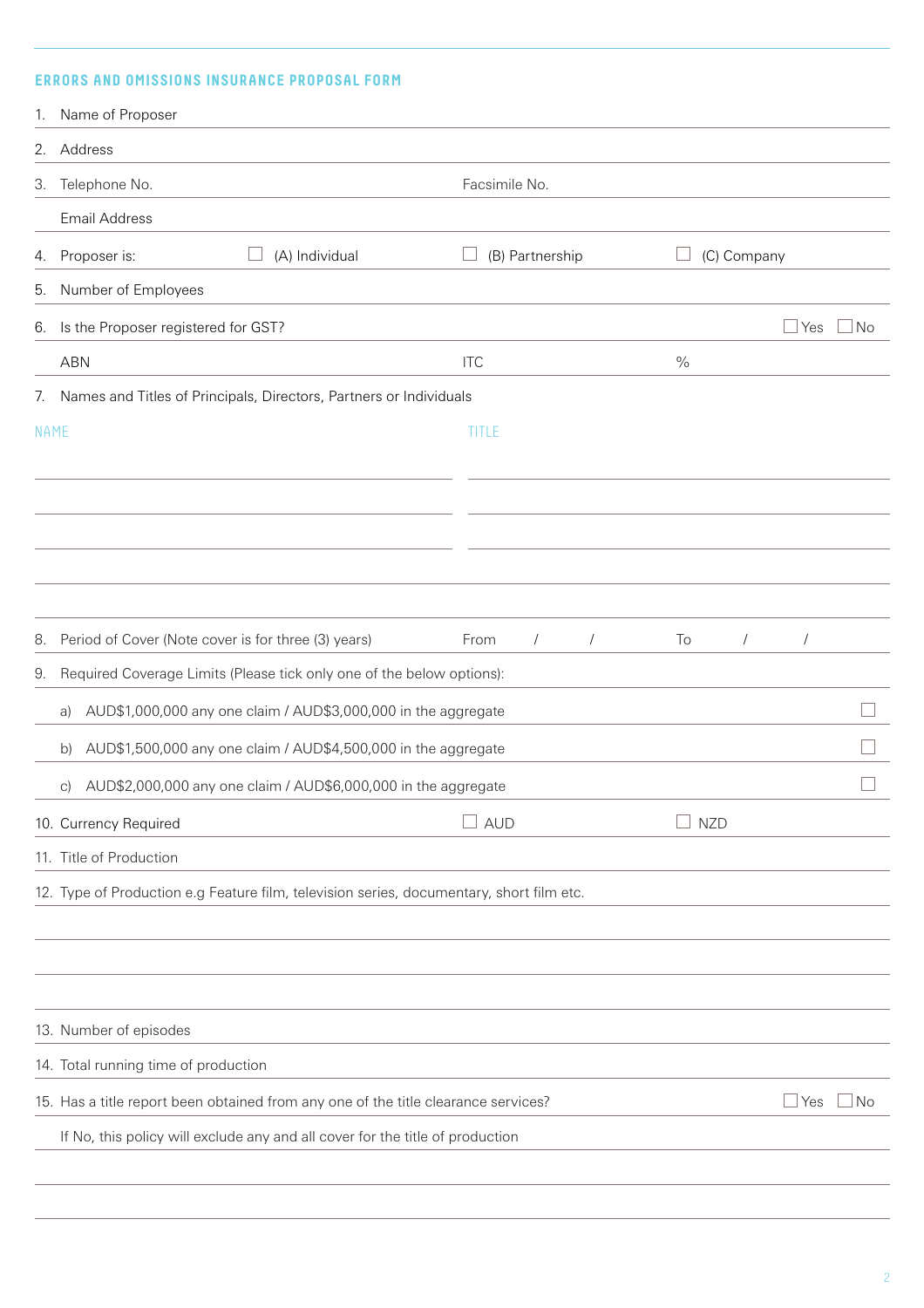| 16. Name, address and telephone number of Proposer's lawyer (If a firm, also name of individual)                                       |            |           |
|----------------------------------------------------------------------------------------------------------------------------------------|------------|-----------|
|                                                                                                                                        |            |           |
|                                                                                                                                        |            |           |
|                                                                                                                                        |            |           |
| 17. Has the Proposer's lawyer read the "clearance procedures" included with this form?                                                 | $\Box$ Yes | $\Box$ No |
| If No, please explain                                                                                                                  |            |           |
|                                                                                                                                        |            |           |
|                                                                                                                                        |            |           |
|                                                                                                                                        |            |           |
| 18. Has the Proposer's lawyer approved as adequate the steps taken for clearance procedures used<br>in connection with the production? | ⊿ Yes      | l No      |
| If No, please explain                                                                                                                  |            |           |
|                                                                                                                                        |            |           |
|                                                                                                                                        |            |           |
|                                                                                                                                        |            |           |
| 19. Name of Producer (Individual)                                                                                                      |            |           |
| Name of Executive Producer (Individual)                                                                                                |            |           |
| 20. Name of Authors and Writers (Including underlying works, screenplays etc)                                                          |            |           |
|                                                                                                                                        |            |           |
|                                                                                                                                        |            |           |
|                                                                                                                                        |            |           |
| 21. Will any film clips be used in this production?                                                                                    | ⊿ Yes      | l No      |
| If Yes, have all necessary licenses and consents been obtained by the Proposer's lawyer?                                               | ⊿ Yes      | ⊥No       |
| If No, explain and attach copy of the lawyer's report                                                                                  |            |           |
|                                                                                                                                        |            |           |
|                                                                                                                                        |            |           |
| 22. Is the name or likeness of any living person used or is any living person portrayed (with or                                       |            |           |
| without use of name or likeness) in the production?                                                                                    | ⊥Yes       | No.       |
| If Yes, have clearances been obtained in all cases?                                                                                    | ⊿ Yes      | <b>No</b> |
| If No, please explain                                                                                                                  |            |           |
|                                                                                                                                        |            |           |
|                                                                                                                                        |            |           |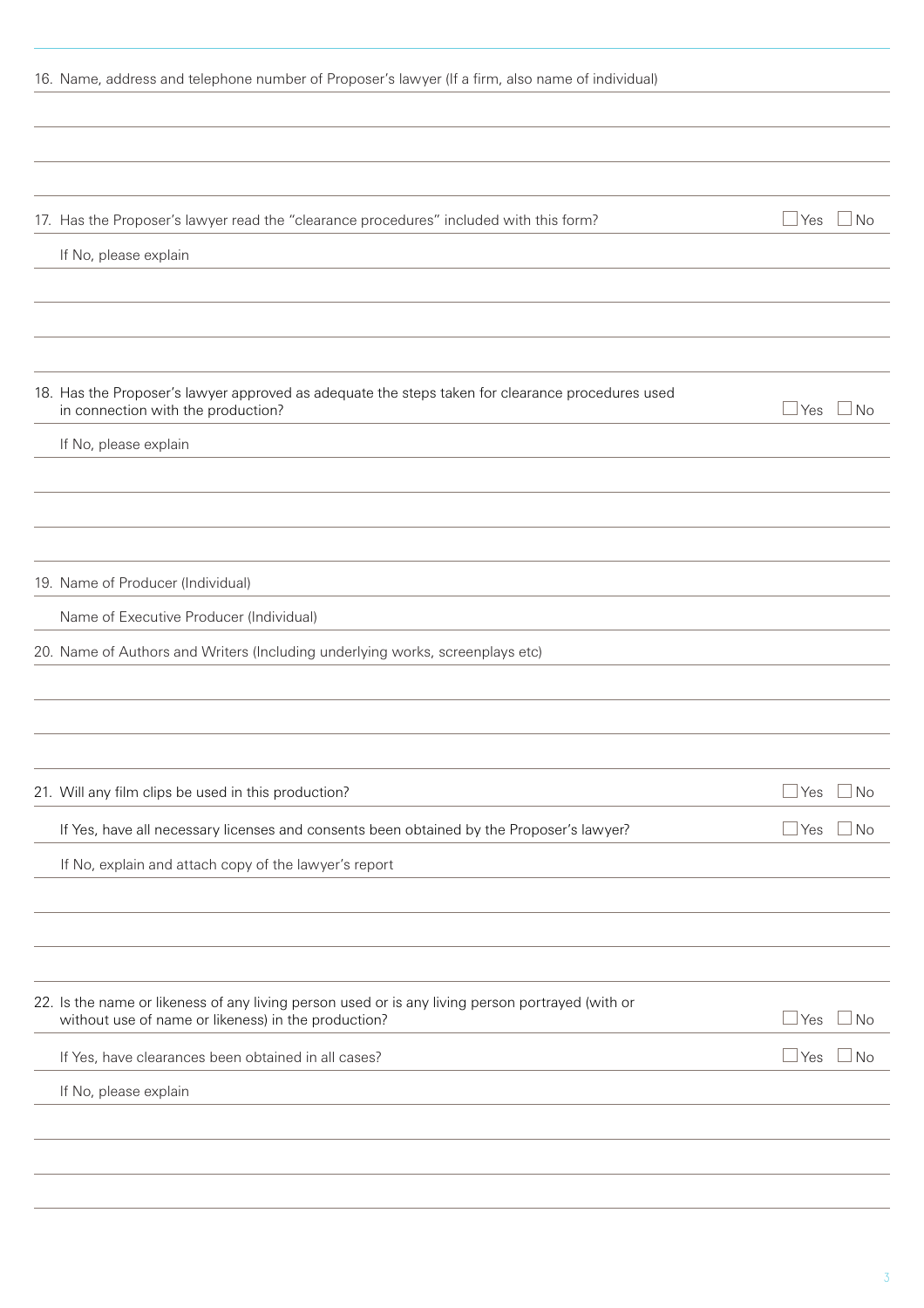|              | 23. Is the name or likeness of any deceased person portrayed (with or without use of name or<br>likeness) in the production? | l Yes        | $\Box$ No |
|--------------|------------------------------------------------------------------------------------------------------------------------------|--------------|-----------|
|              | If Yes, have clearances been obtained in all cases from personal representatives, heirs or other<br>owners of such rights?   | ⊥Yes         | ⊿ No      |
|              | If No, please explain                                                                                                        |              |           |
|              | 24. Has the Proposer or any of its agents bargained for:                                                                     |              |           |
| a)           | Any rights in literary, musical or other material?                                                                           | ⊥Yes         | $\Box$ No |
| b)           | Releases from any person in connection with the above production and been unable to<br>obtain agreement or release?          | Yes          | ⊿ No      |
|              | If Yes to a) or b), please explain                                                                                           |              |           |
|              |                                                                                                                              |              |           |
|              |                                                                                                                              |              |           |
|              |                                                                                                                              |              |           |
|              | 25. Are actual events portrayed in the production?                                                                           | $\Box$ Yes   | $\Box$ No |
|              | If Yes, please explain                                                                                                       |              |           |
|              |                                                                                                                              |              |           |
|              |                                                                                                                              |              |           |
|              | 26. Is the Production:                                                                                                       |              |           |
| a)           | Entirely fictional?                                                                                                          | ⊥Yes         | $\Box$ No |
| b)           | Based on actual facts or happening?                                                                                          | Yes          | <b>No</b> |
| C)           | Based on another work?                                                                                                       | Yes          | l No      |
|              | If Yes to a), b) or c), please explain                                                                                       |              |           |
|              |                                                                                                                              |              |           |
|              |                                                                                                                              |              |           |
|              |                                                                                                                              |              |           |
|              | 27. Is the Production:                                                                                                       |              |           |
| a)           | Quiz or panel show?                                                                                                          | ∫Yes         | $\Box$ No |
| b)           | Interview or forum?                                                                                                          | l Yes        | $\Box$ No |
| $\vert$ C)   | Variety or musical?                                                                                                          | ∫Yes         | ⊿ No      |
| $\mathsf{d}$ | Dramatic or docudrama?                                                                                                       | <u>I</u> Yes | $\Box$ No |
| $\Theta$ )   | Children's show?                                                                                                             | <u> </u> Yes | $\Box$ No |
| f)           | Other?                                                                                                                       | <u>I</u> Yes | ⊥No       |
|              |                                                                                                                              |              |           |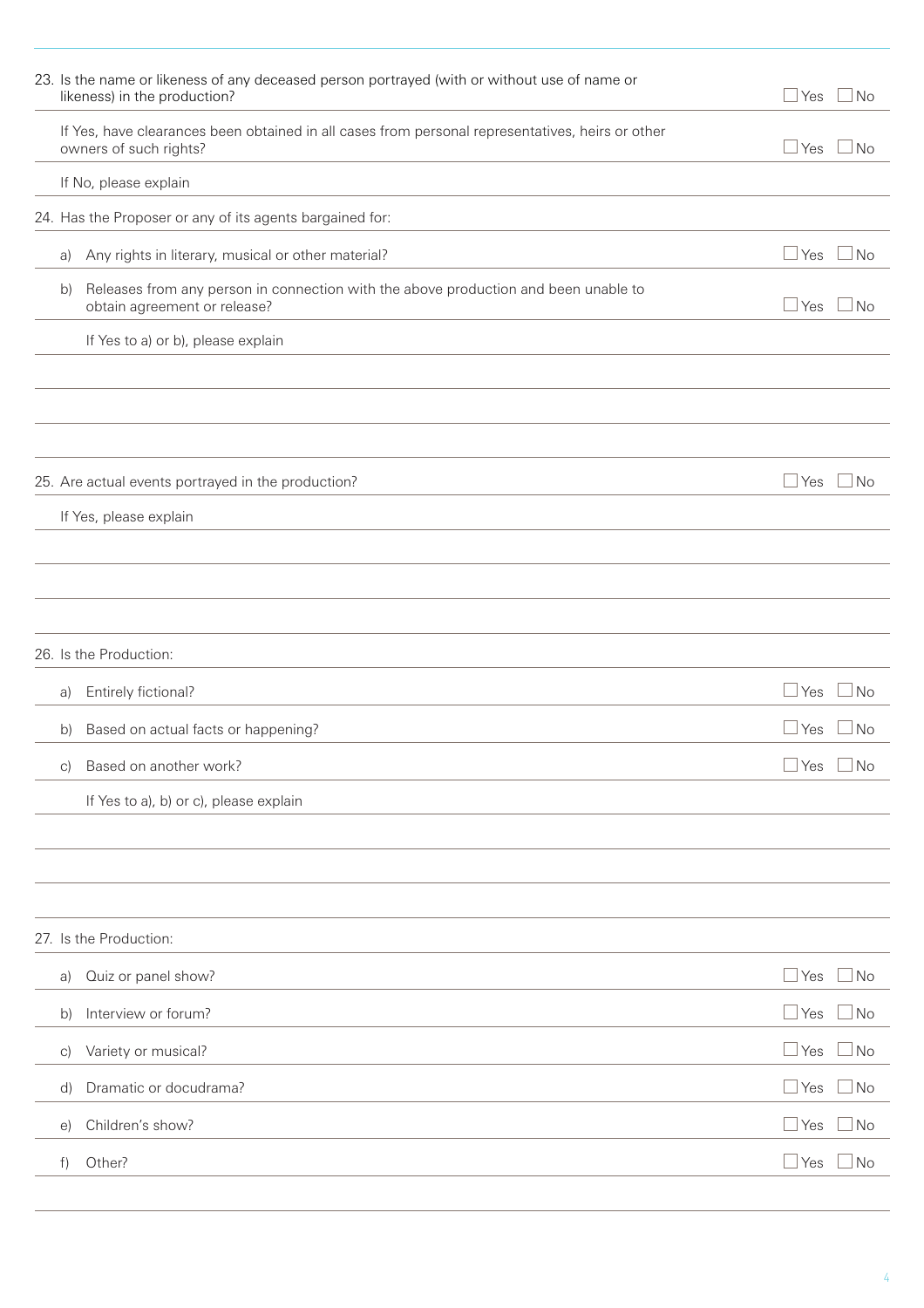|    | 28. Storyline (Please attach a synopsis or brief summary of storyline)                                                                                                                                                                                                                                                                                                                                                                                                                                                            |                    |  |
|----|-----------------------------------------------------------------------------------------------------------------------------------------------------------------------------------------------------------------------------------------------------------------------------------------------------------------------------------------------------------------------------------------------------------------------------------------------------------------------------------------------------------------------------------|--------------------|--|
|    |                                                                                                                                                                                                                                                                                                                                                                                                                                                                                                                                   |                    |  |
|    | 29. Have the following been cleared:                                                                                                                                                                                                                                                                                                                                                                                                                                                                                              |                    |  |
|    | Recording and synchronisation rights?<br>a)                                                                                                                                                                                                                                                                                                                                                                                                                                                                                       | $\Box$ Yes<br>No   |  |
|    | Musical and Performing rights?<br>b)                                                                                                                                                                                                                                                                                                                                                                                                                                                                                              | $\Box$ Yes<br>No   |  |
|    | If No to a) or b), please explain                                                                                                                                                                                                                                                                                                                                                                                                                                                                                                 |                    |  |
|    |                                                                                                                                                                                                                                                                                                                                                                                                                                                                                                                                   |                    |  |
|    | 30. Has the Proposer had prior errors and omissions insurance on the production to be insured?                                                                                                                                                                                                                                                                                                                                                                                                                                    | No<br>$\Box$ Yes   |  |
|    | If Yes, please attach copy of prior policy                                                                                                                                                                                                                                                                                                                                                                                                                                                                                        |                    |  |
|    | 31. Has the Proposer or any officers, directors or partners, ever been refused similar insurance for<br>this production or any other production?                                                                                                                                                                                                                                                                                                                                                                                  | $\sqcup$ Yes<br>No |  |
|    | If Yes, please explain                                                                                                                                                                                                                                                                                                                                                                                                                                                                                                            |                    |  |
|    | 32. Proposer declares that it and all of its officers, directors and partners and their counsel, have no knowledge, actual or                                                                                                                                                                                                                                                                                                                                                                                                     |                    |  |
|    | constructive:                                                                                                                                                                                                                                                                                                                                                                                                                                                                                                                     |                    |  |
| a) | of any claims or legal proceedings made or commenced against the Proposer or any officers, directors, partners or subsidiary<br>or affiliated corporations within the last three (3) years for invasion of privacy, infringement of copyright (statutory or common<br>law), defamation, unauthorised use of titles, formats, ideas, characters, plots or other programme material embodied in this or<br>any other production or breach of implied contract arising out of alleged submission of any literary or musical material |                    |  |
|    | $\Box$ No Exceptions $\Box$ Except as follows                                                                                                                                                                                                                                                                                                                                                                                                                                                                                     |                    |  |
|    |                                                                                                                                                                                                                                                                                                                                                                                                                                                                                                                                   |                    |  |
| b) | of any threatened claims or legal proceedings against the Proposer or any officers, directors, subsidiaries or partners or against<br>any other person, firm or company arising out of or based upon the production including title thereof or any material upon which<br>the production is or will be based that would be covered by the policy sought to be obtained by the Proposer                                                                                                                                            |                    |  |
|    | $\Box$ No Exceptions<br>Except as follows                                                                                                                                                                                                                                                                                                                                                                                                                                                                                         |                    |  |
|    |                                                                                                                                                                                                                                                                                                                                                                                                                                                                                                                                   |                    |  |
|    |                                                                                                                                                                                                                                                                                                                                                                                                                                                                                                                                   |                    |  |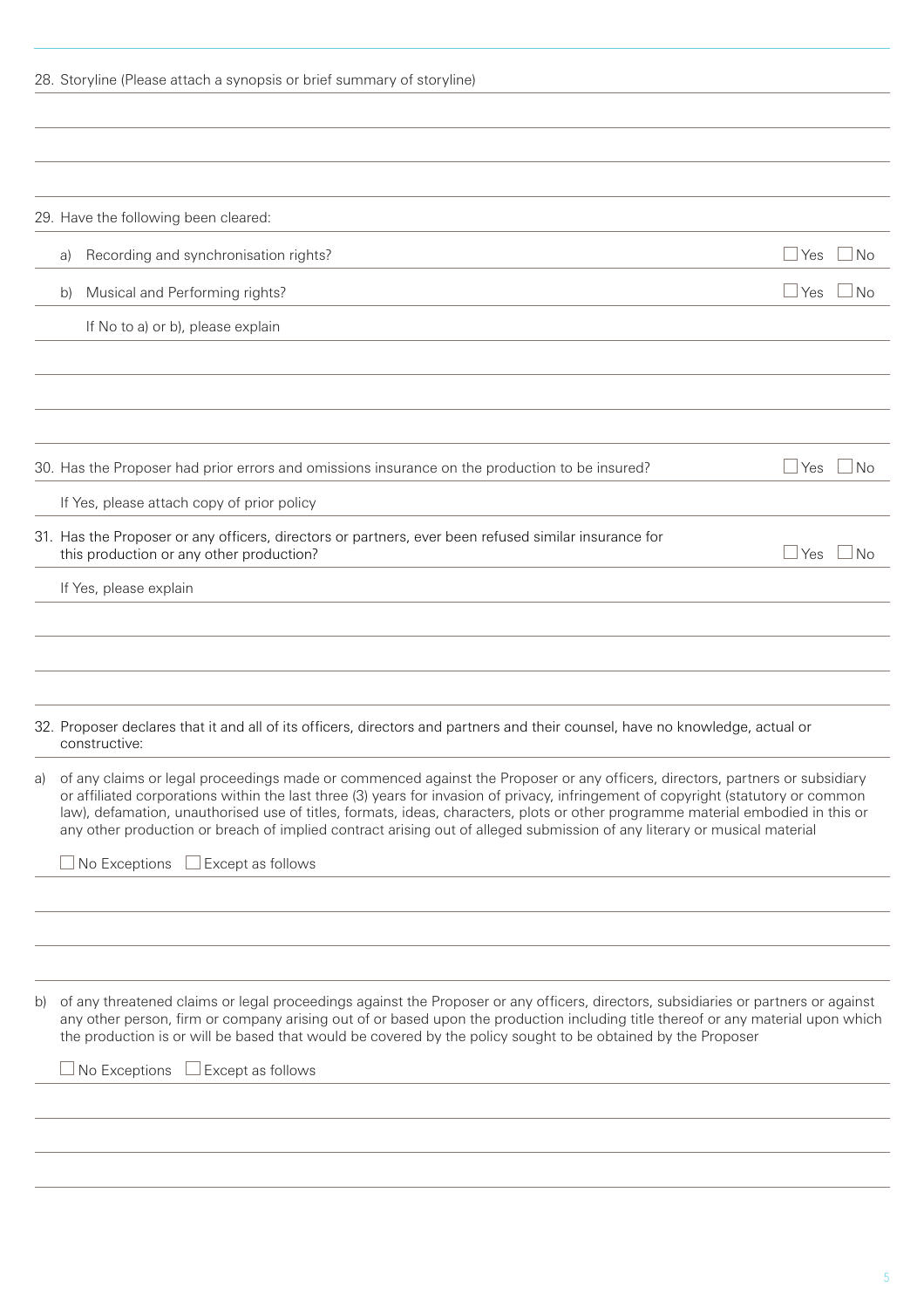| of any facts, circumstances or prior negotiations by reason of which they or any of them believe that a claim might reasonably<br>be asserted or legal proceedings instituted against the Proposer that would be covered by the policy sought to be obtained by<br>the applicant |                                                                                                                            |                                                                                                                                                                                                                                                                                                                                                                                                                                                                                                                                                                                                                                                                                                                        |  |
|----------------------------------------------------------------------------------------------------------------------------------------------------------------------------------------------------------------------------------------------------------------------------------|----------------------------------------------------------------------------------------------------------------------------|------------------------------------------------------------------------------------------------------------------------------------------------------------------------------------------------------------------------------------------------------------------------------------------------------------------------------------------------------------------------------------------------------------------------------------------------------------------------------------------------------------------------------------------------------------------------------------------------------------------------------------------------------------------------------------------------------------------------|--|
|                                                                                                                                                                                                                                                                                  | $\Box$ Except as follows                                                                                                   |                                                                                                                                                                                                                                                                                                                                                                                                                                                                                                                                                                                                                                                                                                                        |  |
|                                                                                                                                                                                                                                                                                  |                                                                                                                            |                                                                                                                                                                                                                                                                                                                                                                                                                                                                                                                                                                                                                                                                                                                        |  |
|                                                                                                                                                                                                                                                                                  |                                                                                                                            |                                                                                                                                                                                                                                                                                                                                                                                                                                                                                                                                                                                                                                                                                                                        |  |
|                                                                                                                                                                                                                                                                                  |                                                                                                                            |                                                                                                                                                                                                                                                                                                                                                                                                                                                                                                                                                                                                                                                                                                                        |  |
|                                                                                                                                                                                                                                                                                  |                                                                                                                            |                                                                                                                                                                                                                                                                                                                                                                                                                                                                                                                                                                                                                                                                                                                        |  |
|                                                                                                                                                                                                                                                                                  |                                                                                                                            |                                                                                                                                                                                                                                                                                                                                                                                                                                                                                                                                                                                                                                                                                                                        |  |
|                                                                                                                                                                                                                                                                                  |                                                                                                                            |                                                                                                                                                                                                                                                                                                                                                                                                                                                                                                                                                                                                                                                                                                                        |  |
|                                                                                                                                                                                                                                                                                  |                                                                                                                            |                                                                                                                                                                                                                                                                                                                                                                                                                                                                                                                                                                                                                                                                                                                        |  |
|                                                                                                                                                                                                                                                                                  |                                                                                                                            |                                                                                                                                                                                                                                                                                                                                                                                                                                                                                                                                                                                                                                                                                                                        |  |
|                                                                                                                                                                                                                                                                                  |                                                                                                                            |                                                                                                                                                                                                                                                                                                                                                                                                                                                                                                                                                                                                                                                                                                                        |  |
|                                                                                                                                                                                                                                                                                  |                                                                                                                            |                                                                                                                                                                                                                                                                                                                                                                                                                                                                                                                                                                                                                                                                                                                        |  |
|                                                                                                                                                                                                                                                                                  |                                                                                                                            |                                                                                                                                                                                                                                                                                                                                                                                                                                                                                                                                                                                                                                                                                                                        |  |
|                                                                                                                                                                                                                                                                                  |                                                                                                                            | <b>Yes</b><br><b>No</b>                                                                                                                                                                                                                                                                                                                                                                                                                                                                                                                                                                                                                                                                                                |  |
|                                                                                                                                                                                                                                                                                  |                                                                                                                            |                                                                                                                                                                                                                                                                                                                                                                                                                                                                                                                                                                                                                                                                                                                        |  |
|                                                                                                                                                                                                                                                                                  |                                                                                                                            |                                                                                                                                                                                                                                                                                                                                                                                                                                                                                                                                                                                                                                                                                                                        |  |
|                                                                                                                                                                                                                                                                                  |                                                                                                                            |                                                                                                                                                                                                                                                                                                                                                                                                                                                                                                                                                                                                                                                                                                                        |  |
|                                                                                                                                                                                                                                                                                  |                                                                                                                            |                                                                                                                                                                                                                                                                                                                                                                                                                                                                                                                                                                                                                                                                                                                        |  |
|                                                                                                                                                                                                                                                                                  |                                                                                                                            |                                                                                                                                                                                                                                                                                                                                                                                                                                                                                                                                                                                                                                                                                                                        |  |
|                                                                                                                                                                                                                                                                                  | Ever had any insurance declined, cancelled or made the subject of special terms or<br>conditions?                          | $\sqcup$ Yes<br>⊥No                                                                                                                                                                                                                                                                                                                                                                                                                                                                                                                                                                                                                                                                                                    |  |
|                                                                                                                                                                                                                                                                                  | Lodged a claim on an insurance policy (other than for a motor vehicle or a life policy) during<br>the past five (5) years? | ⊥Yes<br>No                                                                                                                                                                                                                                                                                                                                                                                                                                                                                                                                                                                                                                                                                                             |  |
|                                                                                                                                                                                                                                                                                  | Ever had a claim declined by an insurance company?                                                                         | ⊿ Yes<br>No.                                                                                                                                                                                                                                                                                                                                                                                                                                                                                                                                                                                                                                                                                                           |  |
|                                                                                                                                                                                                                                                                                  | If Yes to a), b) or c), please provide full details                                                                        |                                                                                                                                                                                                                                                                                                                                                                                                                                                                                                                                                                                                                                                                                                                        |  |
|                                                                                                                                                                                                                                                                                  |                                                                                                                            |                                                                                                                                                                                                                                                                                                                                                                                                                                                                                                                                                                                                                                                                                                                        |  |
|                                                                                                                                                                                                                                                                                  |                                                                                                                            |                                                                                                                                                                                                                                                                                                                                                                                                                                                                                                                                                                                                                                                                                                                        |  |
|                                                                                                                                                                                                                                                                                  | a)<br>b)<br>$\circ$ )                                                                                                      | $\exists$ No Exceptions<br>33. Proposer agrees to obtain from third parties from whom it obtains material for the production, written indemnities against claims<br>arising out of the use of such material<br>Signature<br>34. If the Proposer is a partnership, please provide the names and addresses of each partner<br>35. If the Proposer is a proprietary limited company or a private business venture, other than a partnership, please supply the names<br>and addresses of each director<br>36. Have any of the Proposers ever been convicted of a criminal offence relating to arson, fraud or<br>otherwise involving dishonesty?<br>If Yes, please provide full details<br>37. Have any of the Proposers: |  |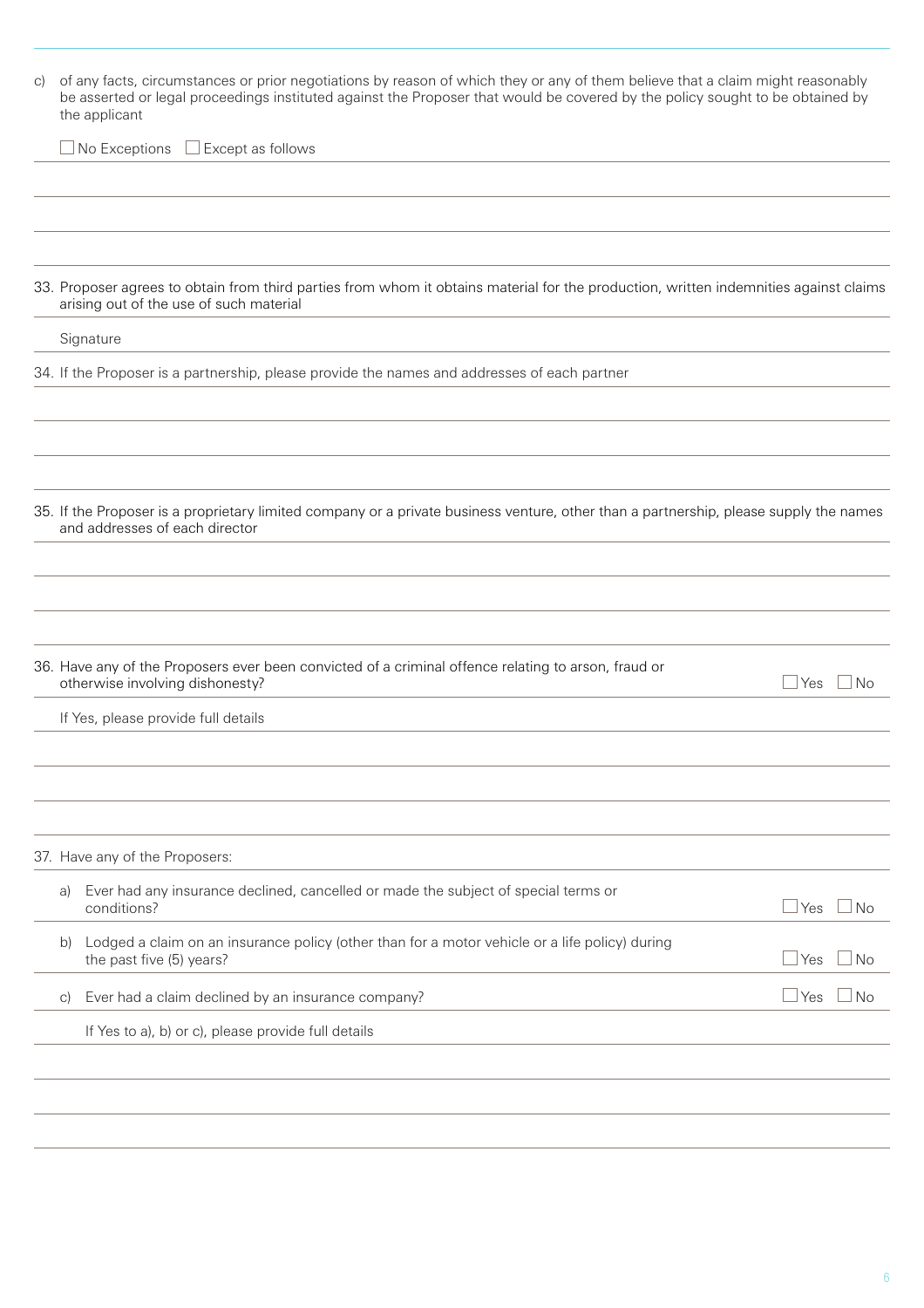| 38. Have any of the Proposers arranged any other insurance through SURA Film and Entertainment<br>or with any other insurer, which covers the subject matter of this Proposal?                                 | ⊥Yes<br>⊿ No         |
|----------------------------------------------------------------------------------------------------------------------------------------------------------------------------------------------------------------|----------------------|
| If Yes, please provide full details                                                                                                                                                                            |                      |
|                                                                                                                                                                                                                |                      |
| 39. Have any of the Proposers entered into any agreement which would affect your right to make<br>a claim against a responsible Third Party in the event of a claim under the Insurance now being<br>proposed? | $\Box$ Yes<br>⊿ No   |
| If Yes, please provide full details                                                                                                                                                                            |                      |
| 40. Is the financial interest of any other person or organisation (for example, a mortgagee or other                                                                                                           |                      |
| financier, lessor or principal), to be noted on the policy?                                                                                                                                                    | l Yes<br>⊿ No        |
| If Yes, please provide full details                                                                                                                                                                            |                      |
|                                                                                                                                                                                                                |                      |
| 41. Have you or any Partner or Director of the business                                                                                                                                                        |                      |
| Ever been declared bankrupt?<br>a)                                                                                                                                                                             | No<br>⊿ Yes          |
| If Yes, please provide full detail                                                                                                                                                                             |                      |
|                                                                                                                                                                                                                |                      |
| Been involved in a company or business which became insolvent or subject to any form of<br>b)<br>solvency administration?                                                                                      | $\sqcup$ Yes<br>⊿ No |
| If Yes, please provide full details                                                                                                                                                                            |                      |
|                                                                                                                                                                                                                |                      |
|                                                                                                                                                                                                                |                      |

Please note: Questions 34 to 40 also apply to any person identified in answers to Questions 33 and 34.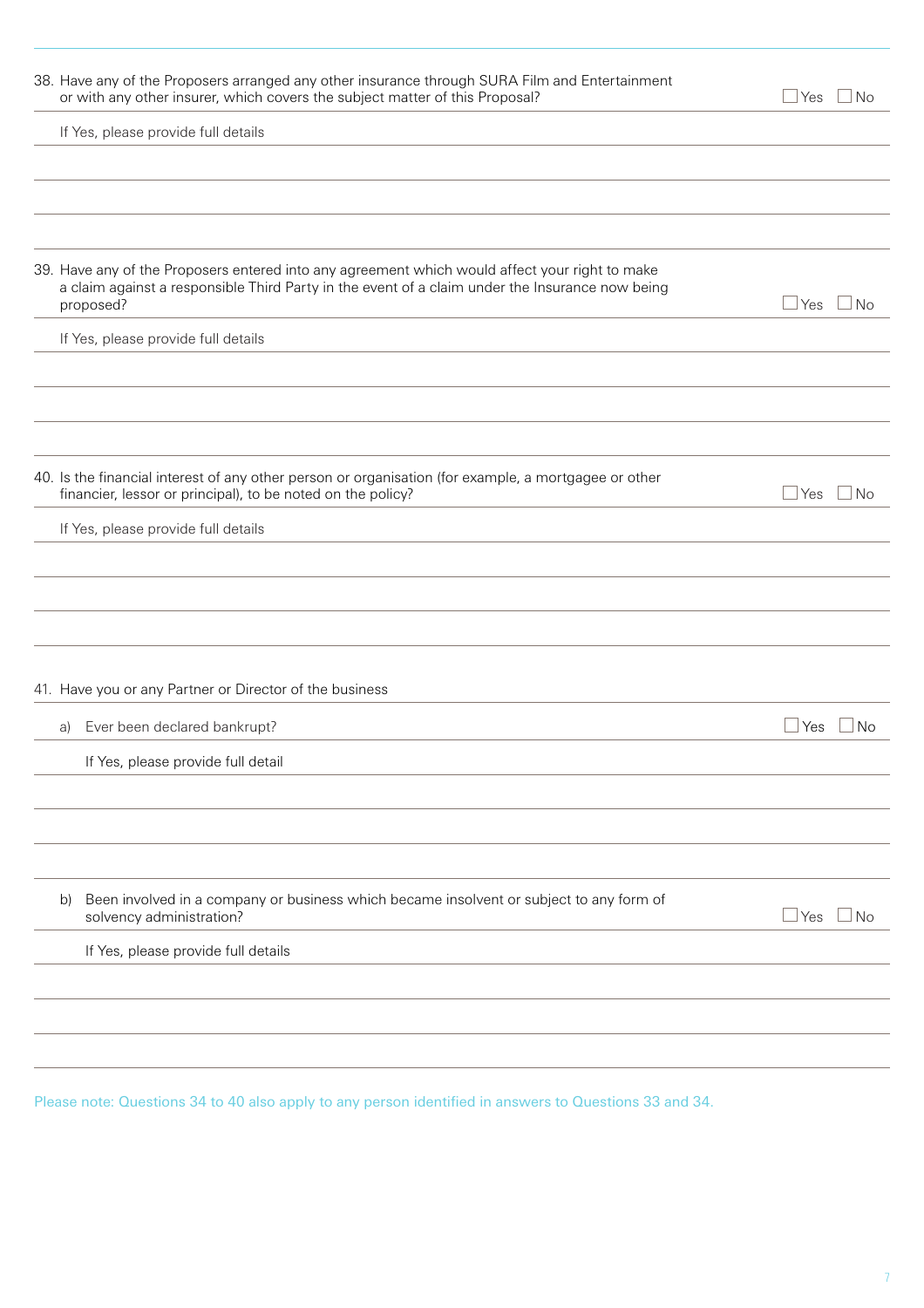# **DECLARATION AND AUTHORISATION**

This Declaration must be signed by the intending insured as the Proposer(s). If the intending insured is a company, partnership or other business venture or involves more than one person or entity, then the person signing this declaration must be the one authorised to sign on behalf of all persons/entities identified as the intending insured.

Before completing this document, I/We have read and understood the information herein, including the Important Notices.

The answers given in this document and any other information supplied by the intending insured or by any other party on their behalf, are truthful and accurate.

I/We understand that SURA Film and Entertainment Pty Ltd are relying on information supplied herein to decide whether or not to accept or reject this risk and that no material information has been knowingly withheld.

I/We acknowledge that by submitting this completed Proposal Form (with any other information) I/ We consent that the insurer may use and disclose my/our personal information in accordance with the "Privacy Statement" at the beginning of this Proposal Form. This consent remains valid until I/We alter or revoke it by written notice.

I/We also undertake to advise any changes to my/our personal information.

| <b>NAME OF FIRM</b>       |                                                                                          |
|---------------------------|------------------------------------------------------------------------------------------|
| <b>SIGNATURE</b>          |                                                                                          |
|                           | (This Proposal is be signed by a Principal, Partner or Director of the Proposed Insured) |
| <b>TITLE OF SIGNATORY</b> |                                                                                          |
| <b>FULL NAME</b>          |                                                                                          |
| <b>DATE</b>               |                                                                                          |